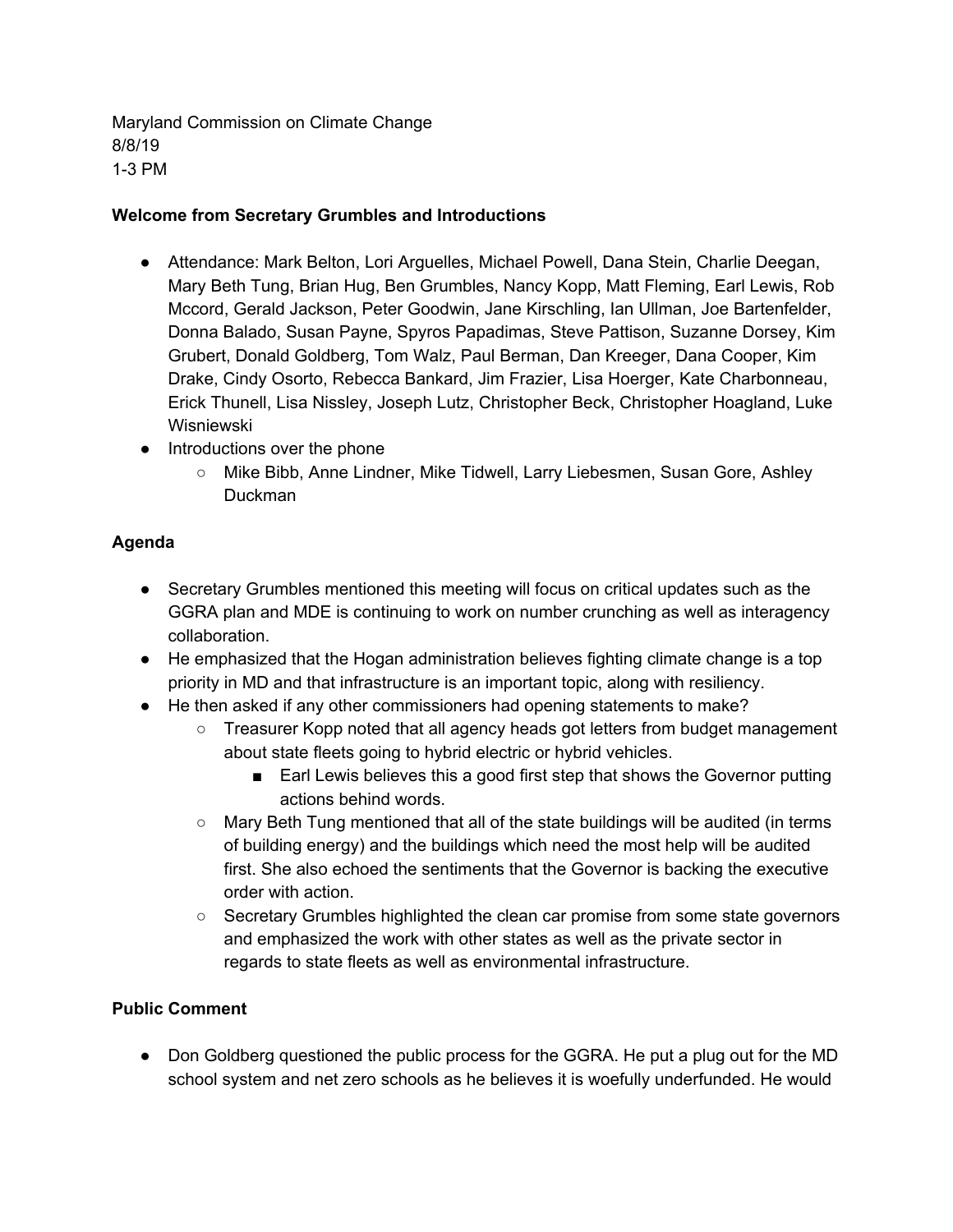like to see them receive more funding, along with more expansion. In regards to the state fleets he would like MD to look at EV school buses for the future.

### **Update and discussion: Working Group activities**

- Education, Communication, and Outreach Working Group Lisa Nissley
	- Noted upcoming meeting in two weeks. Stated they are shifting the focus to getting recommendations and GGRA outreach. Would like to meet the public at existing meetings, if they have any suggestions, they are asking that they be shared.
- Scientific and Technical Working Group Peter Goodwin
	- $\circ$  Highlighted the fact that the year 2019 has been one of the three warmest years on record and analysis by the EU showed that July of 2019 was the hottest month on record. He highlighted that not only were these temperatures peaking, but the peaks became plateaus which were maintained over multiple days. Also mentioned that the IPCC is working on four special reports and the STWG is planning a blue-carbon workshop. He noted that blue-carbon doesnt make up much of the inventory, but is important for carbon sequestration as well as to protect tidal areas which has other implications such as erosion control. He also emphasized the effect of climate change on human health and the fact that we need to look further into this issue. The next meeting is September 10th from 10-12.
- Adaptation and Resiliency Working Group Matt Fleming
	- Stated that they are focused on the work plan and building financial resilience. Mentioned the major focus is on indicators such as how do they truly track measures of progress and that it has been ten years since Phase 1 to Phase 2 in comprehensive strategies.
	- Delegate Stein asked Matt Fleming to elaborate on the indicators.
		- He responded about possibly having report cards and exploring better options and the indicators are still yet to be determined.
	- Secretary Grumbles emphasized goals and measures of progress and how to identify measures to track and record progress.
	- Dan Kreeger proposed these questions How do we track success? What is success? He also emphasized learning what other jurisdictions are doing to measure and track success, such as South Florida.
- Mitigation Working Group Brian Hug
	- Mentioned that the consultants that helped with the analysis for the GGRA plan will provide more details.
	- Next meeting is August 13th and it will focus on transportation while the September meeting will focus on energy.
	- $\circ$  Mike Powell noted that last meeting was heavy on modeling and stated this can be rather boring, but is nonetheless extremely important. Stated that we need to know the full inventory and benefits from each measure.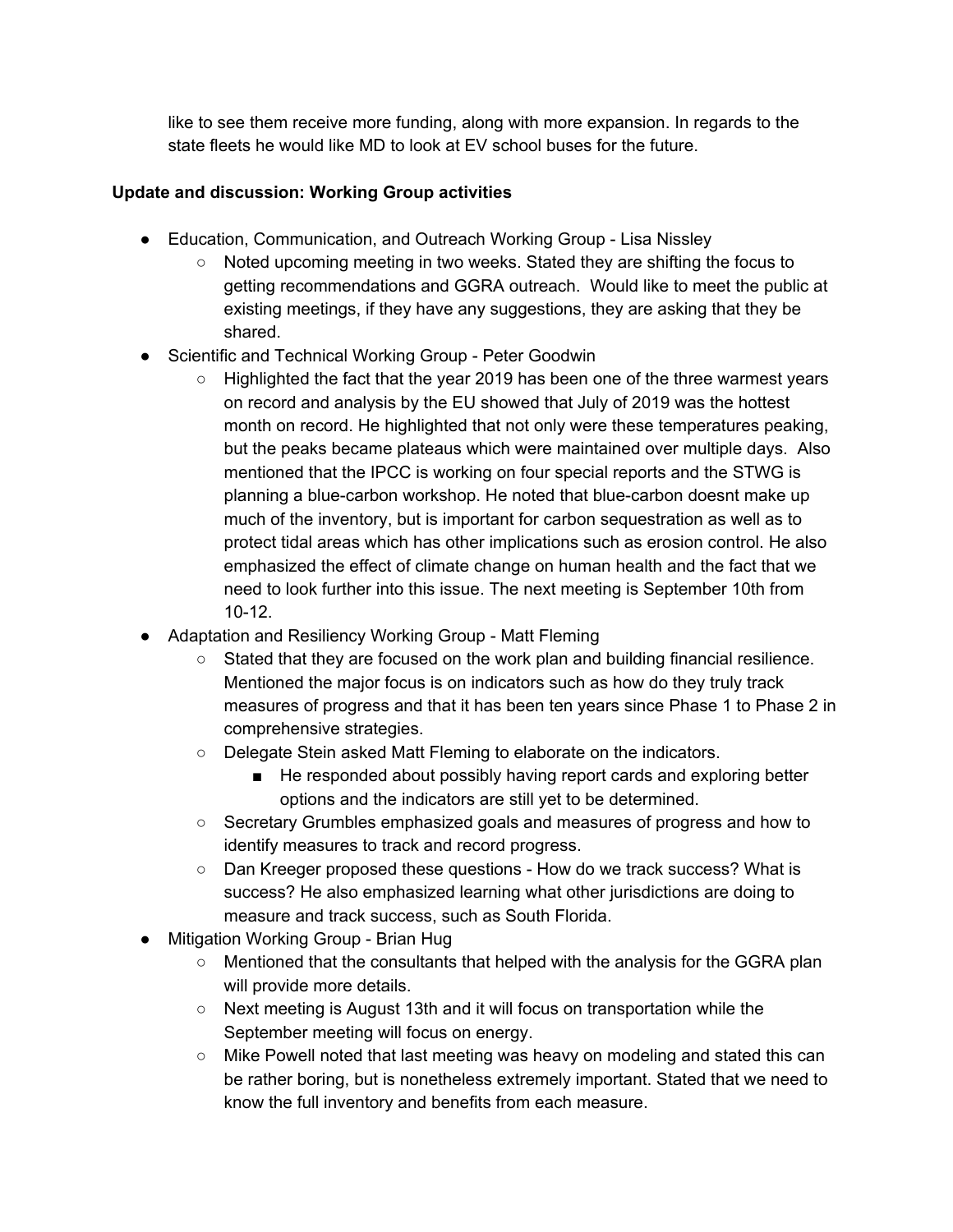- Treasurer Kopp asked if the full Commission would find out about recommendations which did not make the plan?
	- Mike Powell responded that this information can be found in the minutes and while the MWG may not list every idea brought forth, they would mention all those that are seriously considered.
	- He added that the point was to be secretive or withhold information
- Secretary Grumbles mentioned that Stuart Clarke has resigned and the Commission appreciates his efforts and commitment over the last four years.

# **Update and Discussion: TCI Update- Earl Lewis and Chris Hoagland**

- Please refer to slides from the PowerPoint.
- Question was asked , how does a fuel supplier lower their emissions?
	- Chris Hoagland responded by mentioning offsets and said vehicle electrification and state investment could help, as well as the fuel supplier diversifying. Mentioned the " prime supplier" which helps with states having the same definitions and reporting systems. Highlighted that CA has more refining measures which helps with their version.

## **Update and Discussion : GGRA update - Secretary Grumbles**

- Mentioned the upcoming GGRA plan will include details to reach 40% by 2030 goal and he hopes to have it shared in upcoming weeks with more specific information to get comments and reactions. This will have more detail than the executive summary. Mentioned we are striving for 100% clean energy by 2040.
- Ian Ullman (for Senator Pinsky) stated that the plan is already eight months behind and they want to make sure the plan reflects the urgency of today's changing climate. He feels as if we are losing time on measures which need to be implemented.
	- Secretary Grumbles responded that the plan is still being worked on in terms of modeling and numbers. He does not have a good sense of timing on when it will come out, but he recognizes the concerns of both Senator Pinsky and the public in releasing the plan soon.

## **Presentation : Climate Leadership Academy - Daniel Kreeger**

● Please refer to slides from the PowerPoint.

### **Wrap up**

- Mary Beth Tung mentioned that Tradepoint Atlantic has made an offshore wind announcement and that \$13 million will go towards a manufacturing area for offshore wind turbines off the coast of DE. They anticipate this will bring forth about 1700 jobs.
- Lori Arguelles noted that the IPCC will release a special report on oceans and the cryosphere on September 25th.